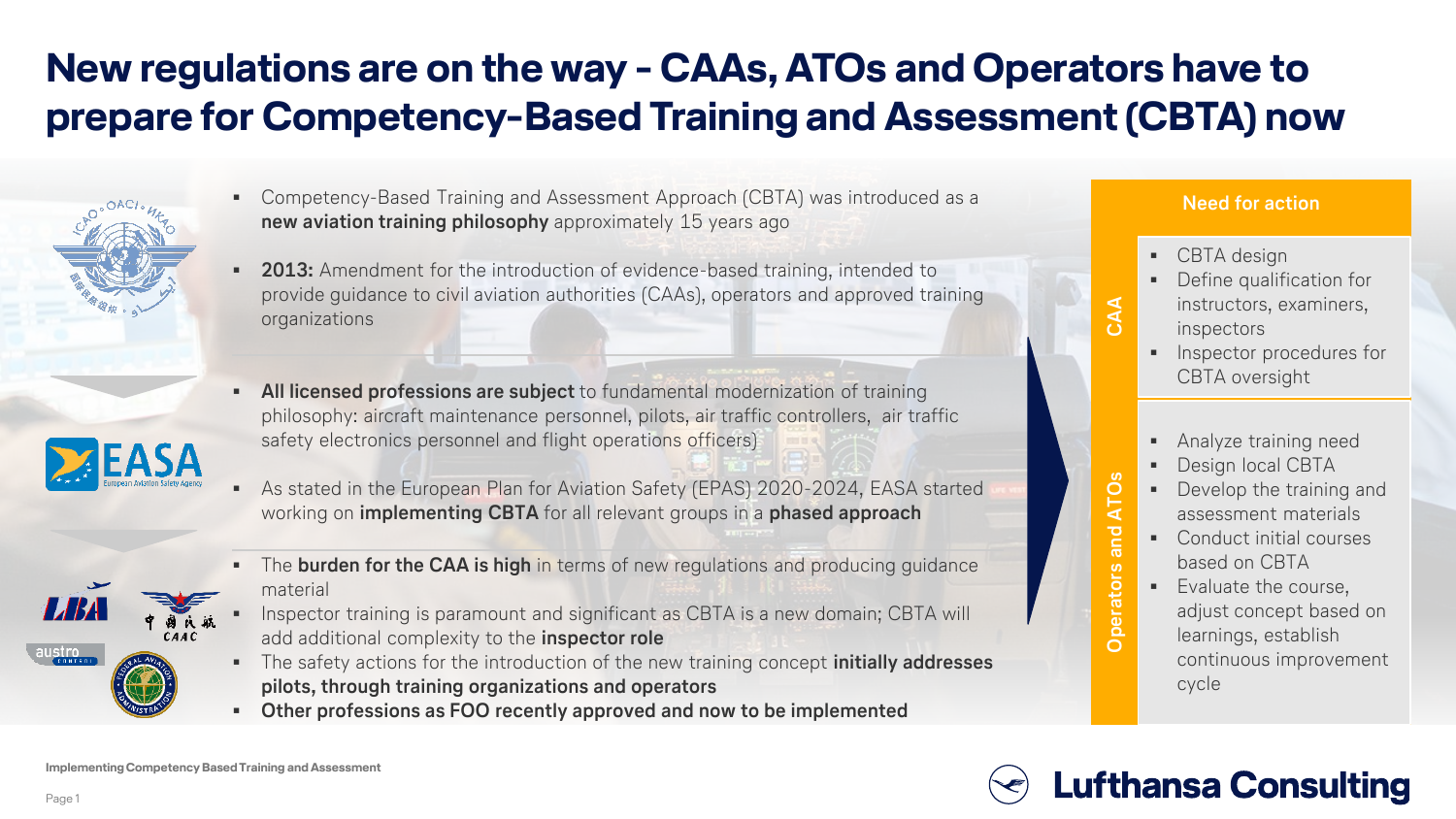## **CBTA is an holistic approach to training that provides the progressive and continuous development and assessment of competencies**

### **Traditional:** Qualification based **New: Competency based New: Competency based**

- **Separated** theoretical and practical training
- Each training phase ends in known test profile / exam hurdle with **pass / fail standard**
- Prescriptive hours based courses
- Devices defined
- **•** Prescriptive regulation and oversight

- All training phases develop the **holistic pilot competencies**
- Progressive and continuous training and assessment with grades + **summative assessments** at milestones
- **Output directed**, iterative course design depending on individual trainee profile and development
- **Device characteristics follows training need**  enabling better training and encouragement of device innovation
- **Performance based oversight** with focus on course quality and effective processes

### **Industry-Benefits of CBTA Holistic competency Training-Benefits of CBTA development during training**Best individual quality course possible for cost  $\omega$ Training Effectiveness Training Efficiency Individualization of training uh. Continuous course improvement and innovation **Motivation and support** ပ္ခ Assurance of consistent standard Attract next generation of pilots

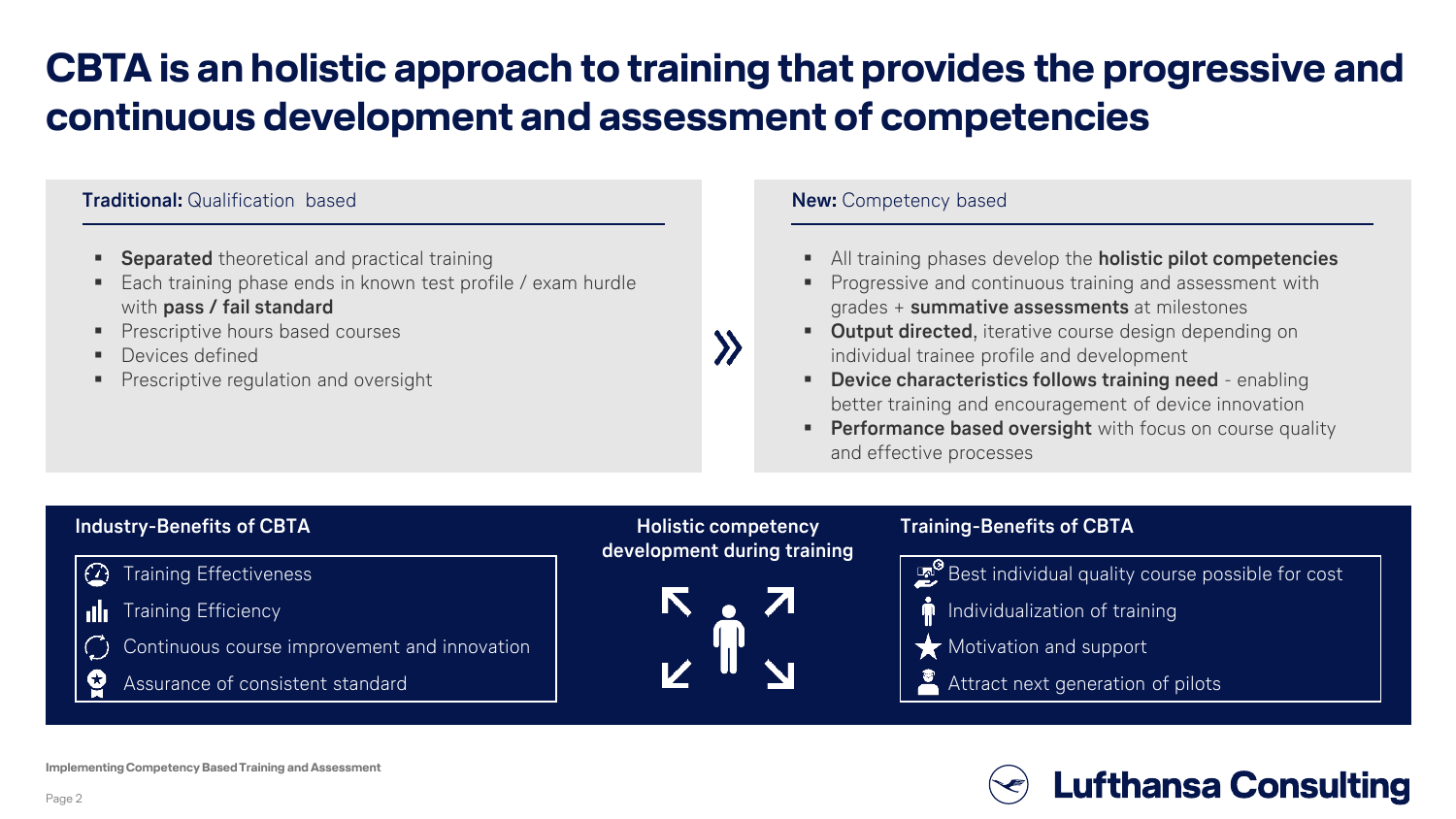## **Lufthansa Consulting can support you in the customization and implementation as well as the first run of CBTA in your organization**



**Lufthansa Consulting** 

**Implementing Competency Based Training and Assessment**